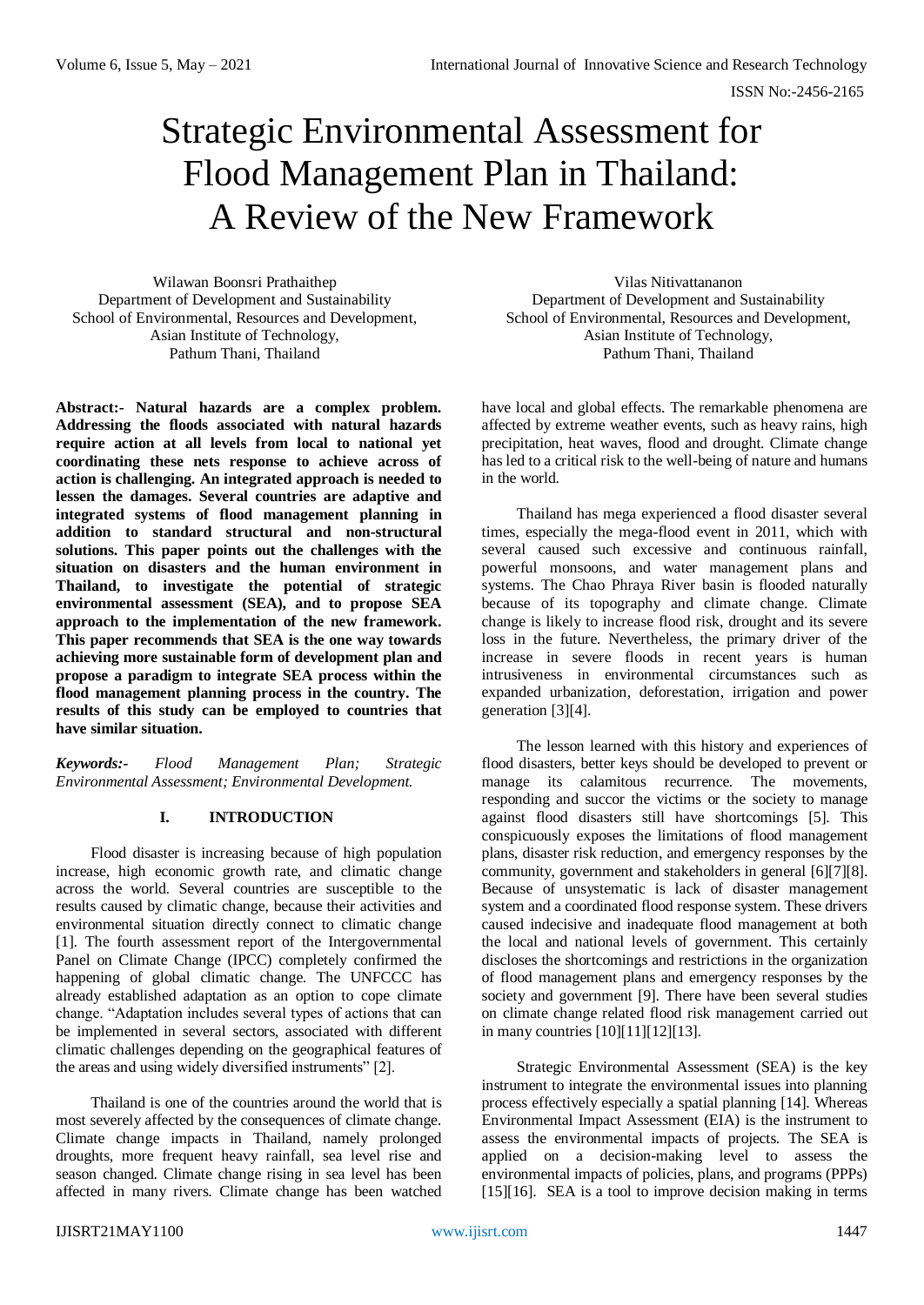of PPPs toward to SDG goals under target 9: "to ensure sustainability by integrating the principles of sustainable development into country policies and programs and reserving environmental degradation" [17].

Several researchers revealed that SEA aims to ensure that environmental considerations are integrated into a decision-making process in the early stages [15]. Integrating and implementing SEA of spatial plans has the capability to decrease the environmental impacts to minimize. Additionally, SEA application can guarantee that environmental issues were incorporated into the planning process and SEA is beneficial in terms of delivering sustainability sides from its proactive, strategic nature and its capacity to integrate the environmental concerns with social, human and economic issue effectively [14]. Moreover, SEA can increase the environmental awareness, public participation, transparency and equity during the planning process.

As mentioned, this paper aims to explore how SEA could be introduced into the planning such the flood management planning in the Thai context with an appropriate framework and identify the benefits and constraints of integration SEA into the existing framework in order to guarantee that environmental issues are considered at an early stage into the existing flood management planning process.

## **II. METHOD**

#### *A. Study Area*

The Chao Phraya River Basin (CPRB) is the largest basin in Thailand. It is also the most important in economic terms, because it is the principal water resource in Thailand for domestic consumption, agricultural irrigation, and hydropower. It is the most plentiful region of the country with the largest irrigated area with a catchment area of 162,800 square kilometer or approximately 35 per cent of the country's areas. The CPRB can be distinguished into eight sub-basins including the Ping, Wang Yom, Nan, Chao Phraya, Sakae Krang, Pasak and Tha Chin rivers. The upper CPRB in the northern region consists of the Ping, Wang, Yom, and Nan rivers. These tributaries flow to converge at Nakhon Sawan Province namely the Chao Phraya River in the central region as the lower CPRB. In the central region, the Sakae Krang and the Pasak converge the Chao Phraya River, and then the Tha Chin River branches at the main stream before through to the Gulf of Thailand as shown in Fig. 1. There are two main reservoirs, namely the Bhumibol Dam, located on the upper Ping River and Sirikit Dam is located on the upper Nan River. Both of them produce electricity and serve water capacity [18].

Ayutthaya province is located at the junction of the Chao Phraya, Loburi, Noi and Pa Sak rivers, in the Central Plains of the country, around 80 kilometers from the capital. It covers 2,556 square kilometers and located on the flat river plain of the CPRB as shown Fig. 2. This basin caused to become an important water resource for cultivated area, particular the rice crop. Ayutthaya province is divided into 16 districts, 209 sub districts and 1328 villages. Ayutthaya was the ancient capital of Thailand called Siam, the ruins of the

ancient town now from the Ayutthaya Historical Park, an archaeological site that consists of many palaces, temples, monasteries, and statues.

Ayutthaya City Municipality is the local administration, with 14.84 square kilometers, together with ten sub-districts under its responsibility. The municipality is placed in the island surrounded by the three rivers such Chao Phraya, Pa Sak and Lop Buri, respectively as shown Fig. 2.



Fig.1. The Chao Phraya River basin (DWR, 2016)



Fig.2 Ayutthaya province and Ayutthaya city municipality

#### *B. Data collection and Analysis*

Data collection relies on fieldwork conducted in the CPRB and Ayutthaya province in 2017. Interview with professional staff in government at the flood management planning and other authorities related in flood management planning such the Royal Irrigation Department (RID) and its regional branch offices, local administrative authorities, and the relevant stakeholders and field observation were happened at the same time. Out of 7 interviewees from central governments, 17 participants from local government, and 15 interviewees from community leaders, all of them were willing to be interviewed. It was difficult to increase the number of interviewees because of the relatively low response rate, time constraints of interviewees, lack of real condition and lack of environmental awareness.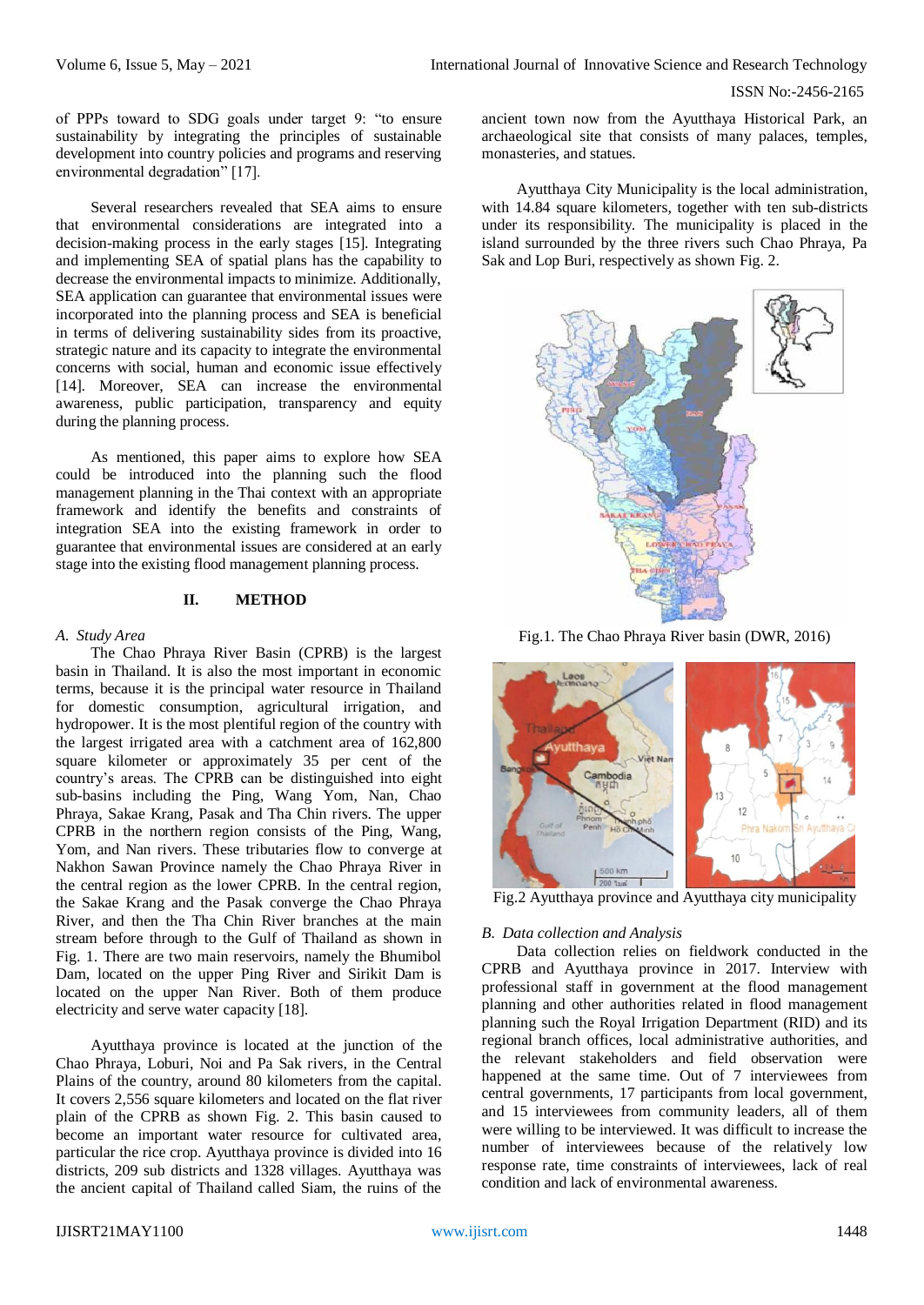The interview began with a semi structured discussion that looked to explore what and how they think and they know about water resource management and flood management. In order to effectively and comprehensively explore the hot issues and the complex idea of adopting flood management through SEA. The results from the foregoing steps were taken into consideration for proposing management measures based on involving flood management, stakeholder's participation related to flood management plan, improving poor performance, and focusing on key significant influential factors. In addition, 30 participants for focus group discussion from different organizations in Ayutthaya province.

The secondary data for this research was obtained from a desk study using various international articles, journal papers, conference proceedings, related reports, related books, legislation and regulations, relevant plans, proposals, and research programs. The study used mixed methods, with a combination of interviews, field observation, focus group discussion and document review, to explore drivers and impacts of flooding and to explain how local communities adapt to it.

## **III. RESULTS**

#### *A. The Policy formation*

In the past, the government played the main role in disaster management such as the most of management process began when a disaster had occurred. Structural and non-structural measures were built. While knowledge, skills, experience, awareness, preparedness and practices were poor. The government structures of disaster management consisted of different ministries and departments in all level as central level, province level and local level. The sophisticated structure of the related government made to respond to the disaster slowly. There was a lack of systematic cooperation among central government, province government, local government and local people included other stakeholders.

In 2011, the disaster management aimed on prevention and response to disaster, reconstruction and rehabilitation (Build Back Better and Safer). The government adapted lessons learnt from other countries that highlight both prevention and rehabilitation. The structural and nonstructural measures were still important measures. Structural measures were related to dams, dikes, levees and water flows. Non-structural measures were related to prevention, adaptation, awareness and preparedness. The communication channel is also crucial among government, local authorities, local people and other stakeholders. The most important key is various organizations related in disaster management as the Royal Irrigation Department (RID), the Department of Disaster Prevention and Mitigation (DDPM), Department of Water Resource, Department of Public Works and Town & Country Planning (DPT), the Hydro and Agro Informatics Information Institute (HAII) and Thai Meteorological Department (TMD).

There are three laws in Thailand that related in disaster management such as Civil Defense Act 1979, National Civil Defense Plan 2005, Disaster Prevention and Mitigation Act 2007, and National Disaster Risk Management Plan 2015 (after mega-flood). The Civil Defense Act 1979, the governmental agencies which are responsible for disaster management consisted of two type: the strategic body and the functional agencies. In terms of the strategic body, that has the National Defense Committee (NCDC) which is compose of many representatives from multi ministries concerned. Whereas the functional agencies have three categories as: national level, provincial level, and local level. National Civil Defense Plan 2005 was implemented under the Civil Defense 1979. This plan is to be guidelines the directions and policies for disaster management. This plan aims to prevent the disaster by proactive approaches, to reduce the risks and damages. Moreover, this plan focuses on warning systems, communication systems includes additional communication systems. Disaster Prevention and Mitigation Act 2007 focuses on the structure of the disaster management in order to integrate resources management, administration and cooperation among the related organization and all stakeholders.

#### *B. Ayutthaya province and the surrounding areas*

Ayutthaya province was chosen to focus in this study. It is in the Central Plain of the country. This province is sensitive to fluvial flooding generated in the upstream area, as well as pluvial flooding that can result from extreme rainfall. In addition, this area recently experienced a mega flood in 2011 when the entire area was inundated for over one month, and water depths exceeded 4 m in some areas. The province is also located at the junction of the Chao Phraya, Loburi, Noi and Pa Sak rivers. Ayutthaya City Municipality (ACM) is the local administrative unit, with 14.84 sq. km., with location is the island surrounded by the three rivers- Chao Phraya River, Pa Sak River, Lop Buri River, and Noi River, respectively. Moreover, there are natural channels such as Bang Ban canal, and Bang Luang canal. Furthermore, there are 13 irrigation projects to provide water resources to agricultural sector. The most of land use is paddy field more than 70 percent and build-up area around 18 percent in 2015.

Because of an Ayutthaya Agro meteorological Station is located in Ayutthaya province which the data is available from year 2009-present. The weather in Ayutthaya consists of hot, rainy and cool season. The highest temperature in the hot season is in April can reach around 31.5 Celsius. In June to October is the wet season where precipitation varies between 100-365 mm./month. In December, the cool season starts until February by the average temperature was 26.7-29.8 Celsius and the average humidity was 52.33- 84.00 from 2009 to 2012[19].

In terms of flood management, there are several organizations concerning in climate related hydrological risks and adaptation in the CPRB. The result of the interview of the key informants about policy formation and management by the government, in response to disaster can be divided into three categories. Firstly, interviewees from the central government were divided into five groups. The first group is the Royal Irrigation Department (RID) that has the main authority to allocate water to consumers. The RID's role is to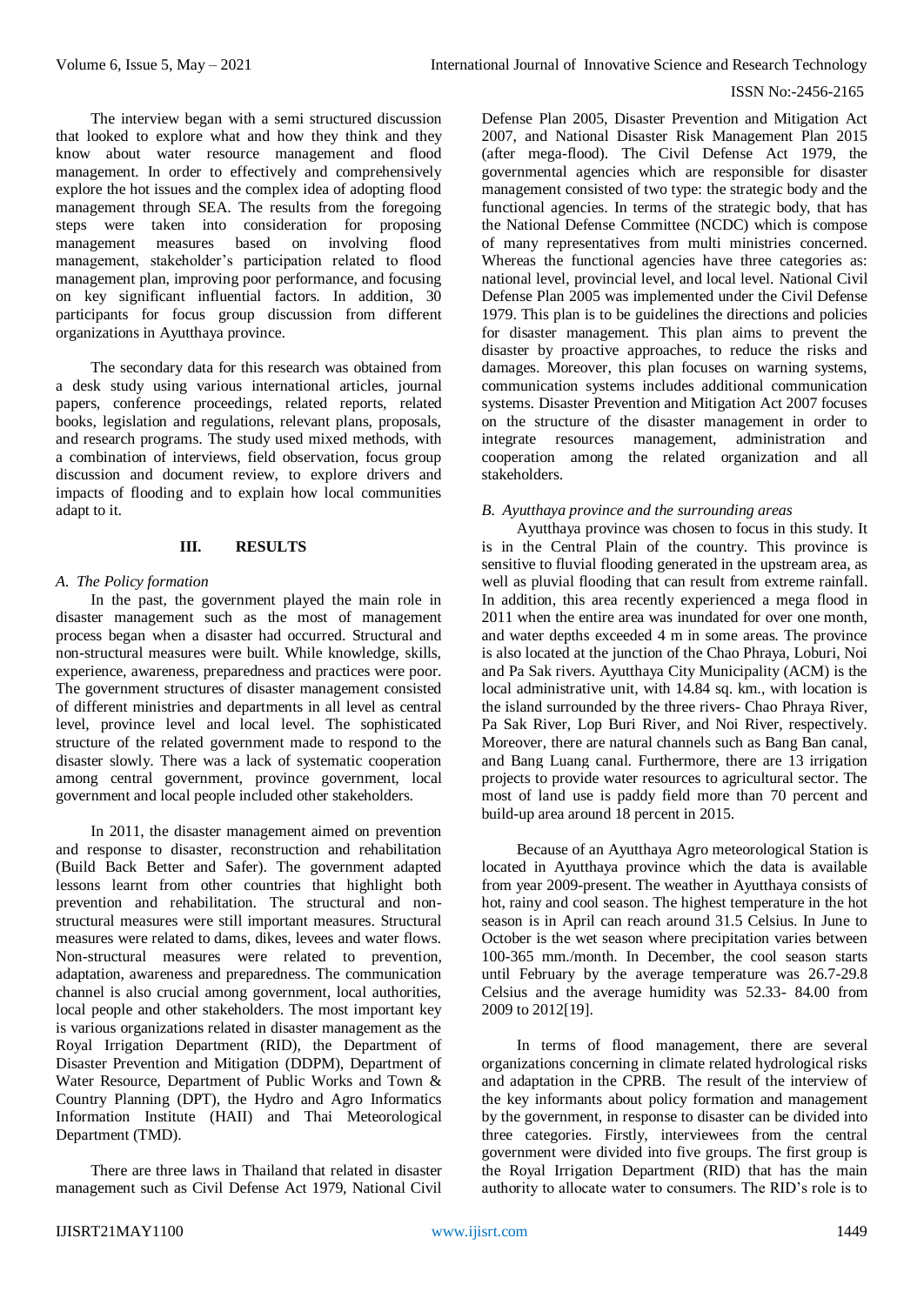follow up, check, and analyze the amount of water and coordinate with the governor provinces. While they set up the new unit namely Smart Water Operation Center: SWOC is under the RID to flood alert measure. They had already prepared flood mitigation plans and were working with relevant agencies such as Thai Meteorological Department (TMD) to keep update in the real time and plan flood mitigation measures. The RID has been working closely with all relevant agencies to make sure that the flood situation remains under the control. While the RID cannot prepare for unexpected storm including to predict the lowered water levels in the reservoir and prepare the amount of remaining room for water future. The RID cannot stop discharging water from dams to reduce the amount of water following into the Chao Phraya River and relieve downstream flooding. Reviewing past, ongoing and planed initiatives related to risk assessment and adaptation, because in the previous there had been no specific laws or policies on disaster management.

The key issues, relevant indicators, vulnerable urban areas with baseline information and future direction that the interviewees indicated the pilot project by the RID to flood management. The pilot project by the RID to water management that can occur some conflicts among stakeholders. An appropriate model for province level in order of priority, province governor, municipality, local authority and the surrounding areas should join the work plan. Some projects try to convert water and going on.

The second group of the central government was the Hydro and Agro Informatics Information Institute (HAII) that has roles and functions to involve with Thailand hydrological risk prevention and resolution. HAII operated the hydrological models and tools for forecasting the flood and water levels. They work with many organizations that contribute all aspects of water resource management. The data getting form this organization will be used for exchanging among the agencies that benefit for water resource management, disaster warning, minimizing the properties losses. There are many Weather Forecast Systems which have been operated by HAII. On the specific to CPRB, the model decision is based on the rainfall – runoff forecasting data to water resource management model. The weather and water forecasting models are linked with the HAII computer system automatically as the computing network system. It shares the weather and climate information to the partner's organizations, which is operated by National Hydro informatics and Climate Data Center (NHC). The real time data is computed and automated with DHI Solution Software Program on the computer network. The sources of water related information can make an analysis on the water disaster risks. The open source has been provided and possibly accessed to collect as the input data for the project.

The third group of the central government was Department of Disaster Prevention and Mitigation (DDPM). The role of DDPM is to provide the humanitarian assistance to the people (emphasizing on disaster responsiveness – reduce and relief the human impacted). On the other role is to administrate the disaster impacted areas. Most of the disaster plans is on the national disaster management plan, provincial disaster management plan, and the local disaster management plan. On the local plan is encouraged by provincial DDPM authority to assess the risk and prepare for disaster responding. The DDPM has the regional authority as the equipment supplying to only respond the disaster event, and it has no authority to make a decision. All decision for disaster preparedness and mitigation is depended mostly on the provincial governor and the head of provincial DDPM. The DDPM is the information receiver to determine on the disaster responding. The DDPM research and development department is developing spreadsheet data collecting. It is used for preparing to plan for disaster preparedness, respond, rehabilitation, and recovery under expectation of effective disaster management. The baseline that the DDPM is building for 5 years data, but Thailand has no previous data, and it is taking the time to building up the data information.

The focus group discussion from all stakeholders in Ayutthaya province can indicate the status of hydrological risks and adaptive capacity in the Chao Phraya River basin with a focus on Ayutthaya province. All stakeholders about thirty participants from much organization in Ayutthaya province were discussed. The RID in the study area indicated the causes of water disaster, current issues, plans and management. There are structural and non-structural measures to use for flood management. Non-structural measures such as crops overlapping calendar, crop harvest calendar and Monkey cheek were implemented. Along the Chao Phraya River basin, there are seven areas located in Ayutthaya province. Structural measures mean retention areas or Monkey cheek such as Thung Makham Yong and Thunh Phu Kao Thong, maintenance water gates in the canals and adding the new water gates.

The local organization in Ayutthaya City Municipality (ACM) can divided in three groups; director technical service and planning division, director of fire and rescue and assistance fire, and rescue officer. All of them confirmed that they cannot spread the matter or plans or projects to the public without allowing from the mayor. All of plans were designed and sent through the same pattern from central government without integration from local organization.

The last group is the representatives from the communities which consist of 15 leaders. These communities located near water channel such as Loburi river, CPR and Muang canal, Pasak river and Hantra canal, Muang canal, CPR, Pasak river, Pasak river and Loburi river, and outside of the dyke. The finding revealed that the respondents expressed a preference to awareness through the flooding in their residences; almost 2 weeks to one month and haft on flood events, some members try to change the material to build their houses with concrete. They knew the information of an incoming flood from local radio, social media and each other in community. Most of members of communities knew before flood water come, they would move their property to the safety areas. During early flood event, there are no organization in community level involve in the relief. The role of community leaders was meeting every month with the local organizations to discuss and share information to others.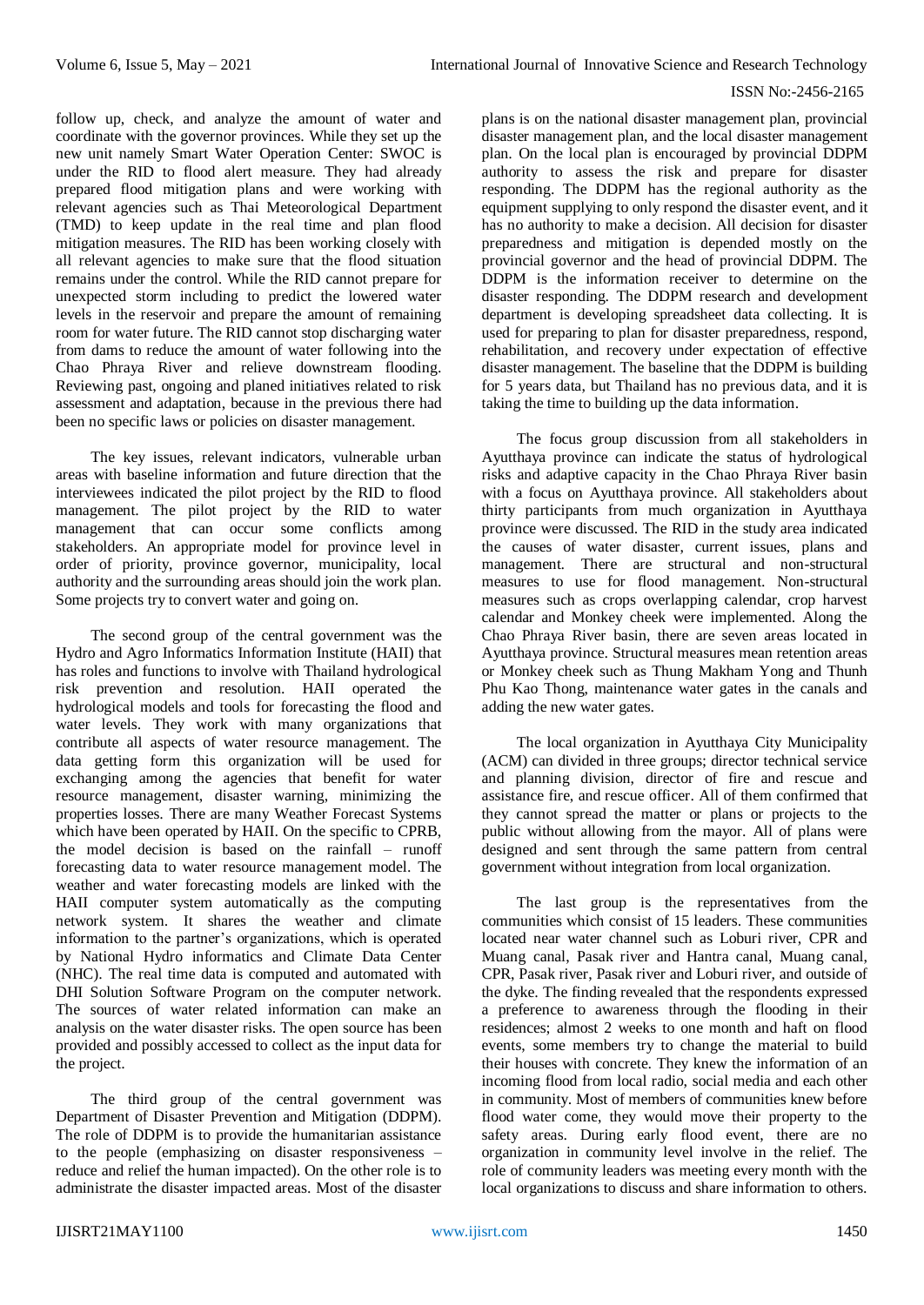However, they confirmed that most of communities cannot prepare and link to the municipality government agencies and other because they have to do by themselves, supporting from government agencies were belated and less effective.

#### *C. The challenges and constraints of SEA in flood management plan*

The SEA concept can provide to the sustainable development process such as SEA was broadly recognized by more than half of the interviewees as a valuable component of the process. As same as the main objective of SEA process is the potential capacity to contribute to sustainable development. Most of interviewees considered that SEA is based on flexible principles more than EIA, which provide the basis for the sustainable development of policy, plan and program proposals.

The interviews regarding to the benefits to be obtained from the SEA process into the flood management planning in Ayutthaya can be seen in Fig. 3. These results showed that: community leaders agreed that emergency management (EM) is the first important to implementation in flood management  $(\overline{X} = 4.73)$ , communication (Comm.)  $(\overline{X} = 4.67)$  and participation (Part.)  $(\bar{X} = 4.40)$ , respectively. Since the community leaders revealed that the local people cannot participate in the flood management planning in the study area as like as abandoned. They believed that through an exchange of opinion between public, government, local people and planners may gain more environmental knowledge and flood management system and they may have higher awareness. While government agreed that communication (Comm.), emergency management (EM) and operation system (OS) are important  $(\bar{X} = 4.62 \cdot \bar{X})$ 4.38  $\overline{X}$  = 4.19) respectively.

These showed that SEA can integrate into flood management planning in Thailand, it will promote better practices for sustainable development and environmental issues. All of interviewees agreed that SEA will be a capable measure to fulfill contemplate the environmental issues in the early stages of planning process. Moreover, this will support for decision making process to become effective and efficient. They believed that SEA will enhance the public involvement participation (Part.) in the planning process  $(\bar{X} = 4.4$  and  $\bar{X} = 3.92$ ). The integration (Inte.) will help in achieving planning systems integration among central government, provincial government and local agencies ( $\overline{X}$  = 3.73 and  $\bar{X} = 3.92$  ).

The results challenges mentioned above similar in many case studies in several countries such as achieving sustainability, the public participation, integration and including the environmental issues into the flood management planning process [20][21][22]. Considering the constraints to integrate SEA into the flood management planning, in Thailand, the absence of SEA, SEA regulation, SEA legislation in the national environmental legal framework of the country was assigned as the crucial issue. This fact is so tough to use its application into the flood

management planning process. Fig. 3 shows that the political uncertainty will challenge because of lack of capacity in SEA, meagre best practices, and poor technical and practitioners know how are the other constraints.

The international literature showed that many countries both developed countries and developing countries have implemented SEA ether on voluntary basis or through a national legislation including other provision as instruments, boards or council, cabinet members, announcements, draft the new laws and advice records [23]. The advantages of implementing SEA as a mandatory system in several countries in order to ensure that strategic action with potential environmental effect do not flee assessment, managing resource of SEA and define the appropriate legal force to SEA results. Some of interviewees argued that a clear legal framework and implementation guideline will prove to be profitable to SEA action. Additionally, providing a least regulatory context, a prescriptive format of process should be taken effect as soon as possible. It can be concluded that there is no perfection approach through which SEA can be introduced in different contexts as it depends on the stipulation of the country. Nevertheless, it can be argued that in developing countries, a legal basis for SEA is vital as it boost the effectiveness of SEA process and best practices. Additionally, the legal basis can provide basic SEA requirements, transparency, standards, flexibility and responsibility.



Fig.3. The current flood management practice in Ayutthaya

The political uncertainty (PU.) was the important constraint by the sum of interviewees ( $\overline{X} = 3.60$  and  $\overline{X} =$ 3.92 ) in terms of community leaders and governments, respectively. Because of several government agencies and part of the national society environment issues are illustrated as in incompatibility with economic policy. Some fact is that no continuity and powerful political will enhance SEA integration and implementation in the flood management planning will be ineffective.

Most of the interviewees asserted that powerful political can support the strong environmental issues is considered as one of the factors in the consent of an SEA and push for it in Thailand. In the present situation, it is crucial important to define the environmental issues more precedence in decision making processes. Moreover, most of the interviewees argued that the existing flood management plans from several government agencies are the poor institutional coordination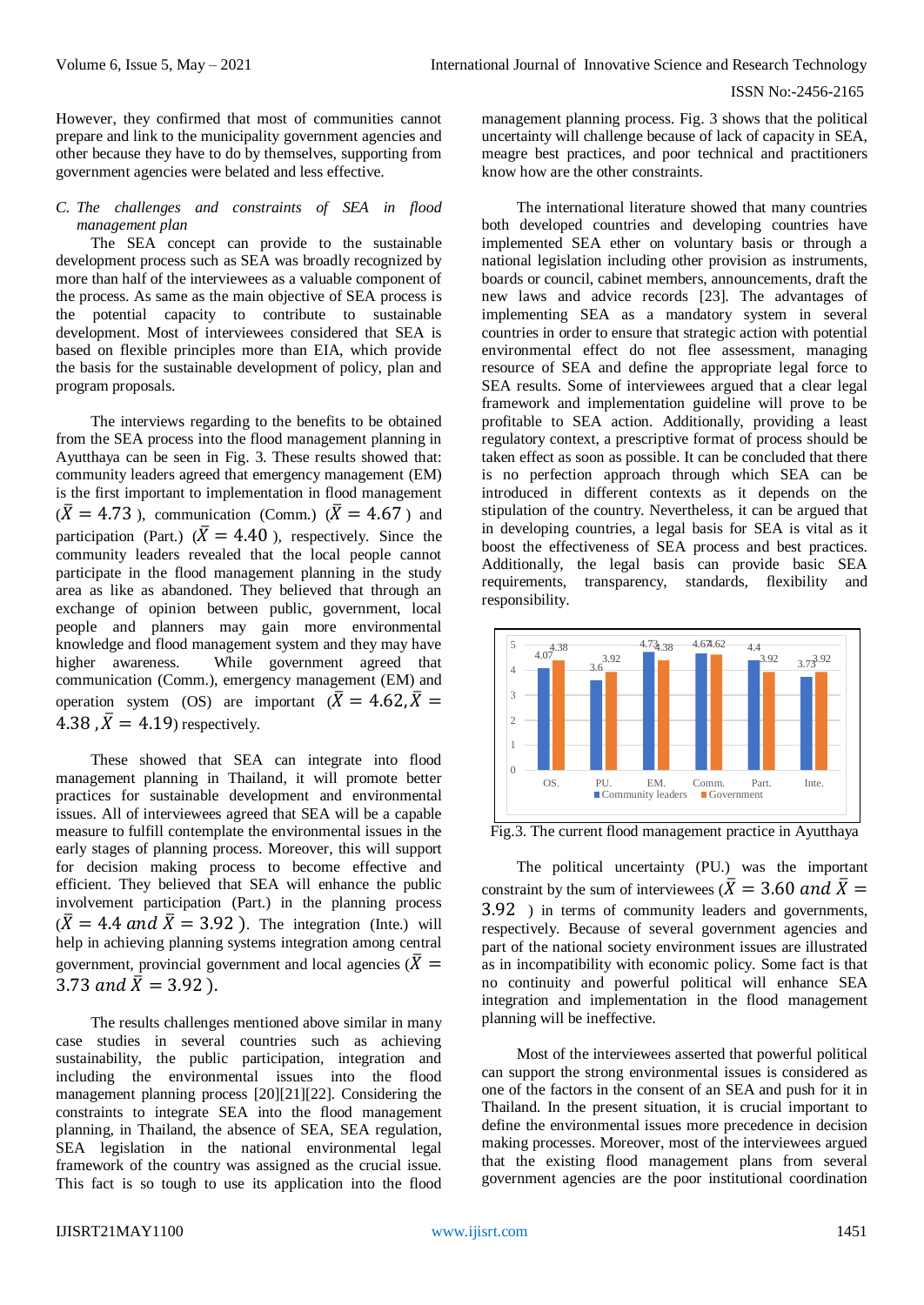and without integrated planning systematically. They believed that the lapse in the plans between government agencies seem to be overhaul so that results in a nonintegrated planning system. Inadequate institutional coordination is a regular problem in the Thai government.

It is essential to achieve a readiness to coordinate in the process of SEA, so confirming that those who are involve perceive themselves as real actors and their responsibility in the policy and planning making by some of interviewee claimed. Some of the interviewees believed that an effective implementation of the SEA process, best practice and procedures provides sufficient results. However, the implementation guidelines and the dependable approaches are recognized to be potentially important and challenging to apply SEA application. Moreover, interviewees revealed that SEA will be a newest trend, and there will be unlimited knowledge of approaches and technical issues. Thus, it is a significant feature for operational guidelines to show planner, decision maker, relevant agencies and public how to carry out SEA.

Moreover, all of the interviewees revealed that the lack of sufficient implementation guidelines would be a critical obstruction to apply SEA. Community leaders claimed that the lacking planning and poor public participation may be refused by decision makers in order to the dependable approaches will cause SEA more tough accurately. They discussed that the lack of precise understanding of needs, goals, values, and approach may be cause of a critical issue to encourage the SEA application. Furthermore, they believed that training, practicing and skilled practitioners are essential roles to apply SEA. The results of interview regarding to the constraints to integrate SEA into the flood management planning in Thailand especially in Ayutthaya province. The fragile political will was assigned to be most key constraint.

The results of focus group discussion showed that they agreed who are the real actors and responsibility in policy, plan and implementing. Some of them still confirmed their roles in the right way that are assigned from central government and agreed that lack of coordination between planning, decision-maker, practitioners and environmental authorities so that it should be integrated among the relevant agencies in terms of plans.

All interviewees and participants expected that it is necessary to reform the existing planning systems so as to cope with the challenges of sustainable developments are being confronted with the realize the aim of sustainability. They said that SEA should be proposed in making decision related to the implementation of the new adaptation framework in the flood management plan to increase the environmental awareness, participation, and preparedness of all stakeholders, planner and decision-makers.

The flood management of Ayutthaya province needs to improve, strategic framework and integration appropriate approaches need to build resilience and address the urbanization and climate related risks. If these factors are improved, that will help to the flood management more

effective and can adapt to respond in the other disasters in the future.

## *D. SEA application and connection of SEA and FMP*

From the case study area, SEA can be seen as an instrument to enhance decision making and to consider environmental issues in the early stage of planning. The data or information is produced for decision makers and the public participation, with the aim of providing a system for decision making. Decision makers informed a good SEA on sustainability of decision-making, strategic framework, facilitates for the best practices and the best alternatives [24]. Therefore, it is indicated that it should be incorporated into the political system, operation system, communication system and emergency management.

From the literature review, there are many researchers indicated the fundamental effectiveness factors [25][26][27] that can apply to flood management plan in order to improve the existing flood management plan as followed in Fig.4.

| SDG                               | •SEA should be undertaken in the light of achieving<br>sustainable development                                                                       |
|-----------------------------------|------------------------------------------------------------------------------------------------------------------------------------------------------|
| <b>Early stage</b>                | • SEA should be applied at the earliest stage of the<br>planning of a proposed strategic action.                                                     |
| Accountability                    | • SEA should really improve the environmental<br>performance of a proposed strategic proposal being by<br>low negative impacts                       |
| <b>Flexibility</b>                | • SEA procedure should be flexible to respond<br>appropriately to the various inputs from several<br>sources and cope with uncertainties             |
| Participation and<br>transparency | . SEA should encourage the public and all stakeholders<br>to paticipate in the dicision making process and the<br>outcomes transparent to the public |
| Goal                              | • SEA should be customised according to the characteristics<br>and context of a strategic proposal                                                   |
| <b>Integration</b>                | • SEA should be fully integrated into a planning process<br>and contributions and influence on the final decision<br>makingintegration               |
| Decision-centered                 | • SEA should provide quality information in an<br>appropriate approach                                                                               |

Fig. 4. The fundamental effectiveness factors

The results from the interview, most of them have same answers that SEA should be integrate into flood management planning with an appropriate legal framework, it will better. Since SEA can be easily formed to be appropriate to several parts of relevant government agencies. Then, precise frameworks will be useful for SEA practices such providing at regulatory context and a legitimate framework will help to encourage and enhance SEA requirements that can be implemented systemically. Moreover, this framework will point out their roles and responsibilities in applying SEA of the relevant agencies and the stakeholders.

The potential of SEA to be integrated into flood management planning, some of the interviewees argued that SEA can be integrated into planning but it should have a new law to support the plan and implementation. This approach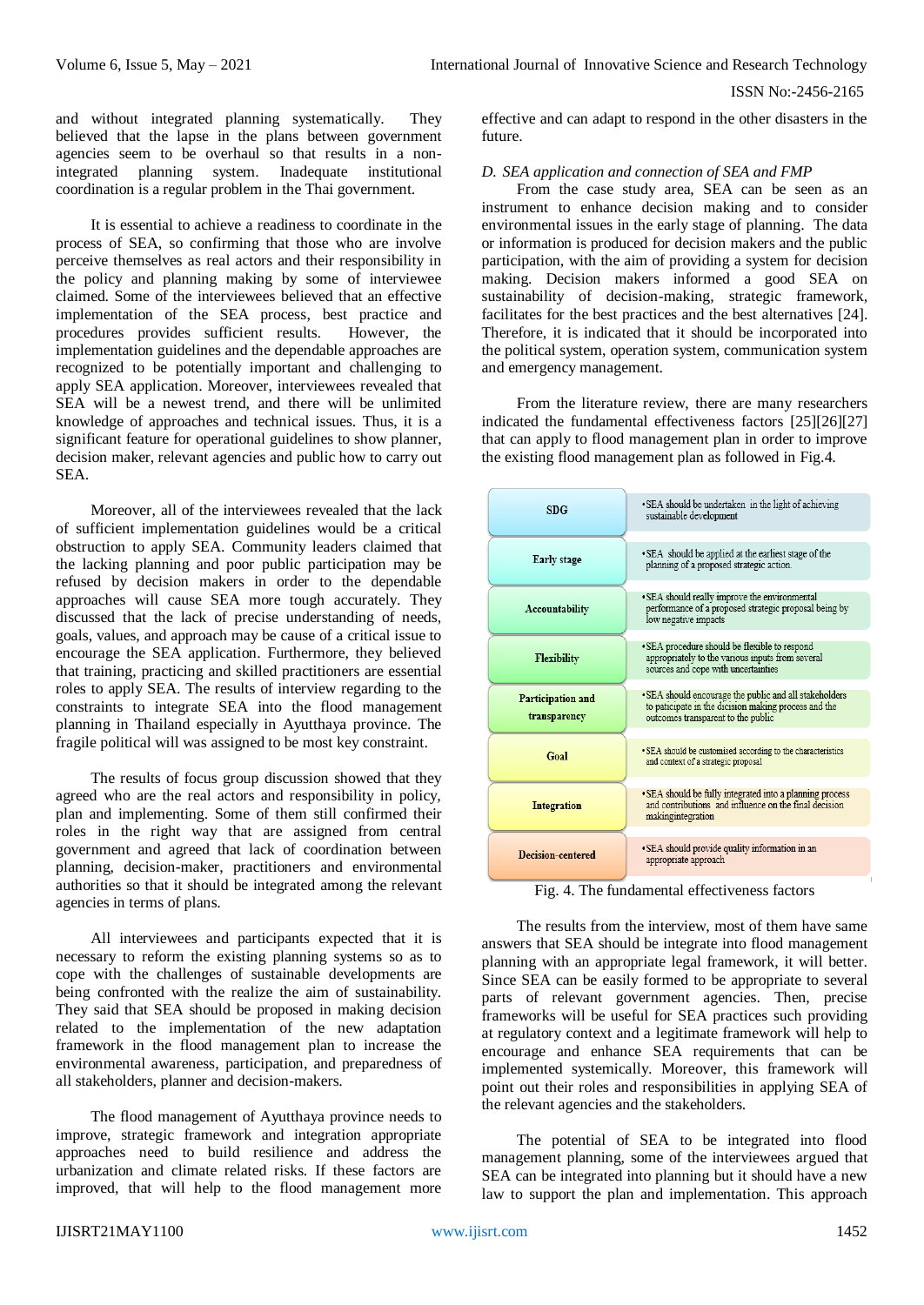requires variety agreements of the relevant government agencies especially the National Environment Board, the National Economic and Social Development Council, and the Ministry of Natural Resources and Environment.

Even SEA was introduced into Thailand more than 10 years ago, it remains to be the concept although it will be useful to support and help the decision-making process in PPPs. Some of the interviewees were ask that how to introduce SEA into the existing flood management plan and which agencies should be responsible for implementation. 4 out 7 interviewees from government indicated that SEA should be proposed into the existing environment law, national strategic plan and others. Most of interviewees suggested that SEA could be integrated into the national master plan by NESDB as guidelines to prepare the national strategic plans. The several relevant agencies under Prime Minister's power are the agencies legally responsible for planning, development planning, strategic planning and implementing the master plans.

Because of the authority responsible for making flood management planning should be conclude SEA into the master plans. Most of the interviewees indicated that a higher board for considered SEA should be appointed under the Prime Minister and Deputy Prime Minister that relevant the water management, disaster prevention and mitigation and environmental management. This board could express that SEA application would be managed with the participation of all stakeholders. This board would be controlling the assessment stages of the flood management plan and suggest the SEA report and approve the plan. The higher board should be established in arrangement with relevant agencies to ensure that SEA studies are taken into account at the early stage of the process. This board would be made responsible for making decisions regarding the proposed flood management plan based on the results, findings and suggestion of SEA document. When the proposed flood management plan requires SEA study, the high board should be indicated emergency management group, communication group, to prepare the study.

In terms of the appropriate model to integrate SEA into the flood management planning process, it was indicated that there are three models of integration that can be considered. First, the model is called as an ex-post assessment tool and it is separated from strategic action groundwork. Second, SEA is partly integrated into strategic action groundwork. Third, SEA is completely integrated into strategic action groundwork. Nevertheless, the interviewees agreed that the separate model cannot bring the benefit entirely. Thus, integrated planning gains the highest encouragement, but it workable with the excellent agencies' coordination achieved.

The Thai government from central level to local level do not have experience of completely integrating environmental consideration into planning process, including SEA, and integrating SEA into planning process, this would need serious transformation to the current administrative structure, this transformation will happen in the long term. Otherwise, most of interviewees indicated that a practicable

method at present would be to partially integrate SEA into strategic action groundwork and decision making. The partly integrated model drives at the side of the existing flood management planning process (see Fig.5). It can work considerably if communication between government agencies and public, with the real condition and flood management plan are good, and which include information sharing, institutional coordination, emergency management, participation, operation system, and professional integration.



Fig.5. The partly integrated approach to integrate SEA into FMP in Thailand

About the SEA processes and issues that could be included into key decision-making point in plan of flood management information system of Thailand by JICA. The process guidelines got partially integrated model for flood management planning in Thailand, and how decision makers, practitioners and planners can play together and connect several points to the specific stages of the planning. So, each stage has tailor-made questions to clarify its connections. One the SEA report is recapitulated and then it is submitted for the high board for reviewing, approving and implementing respectively.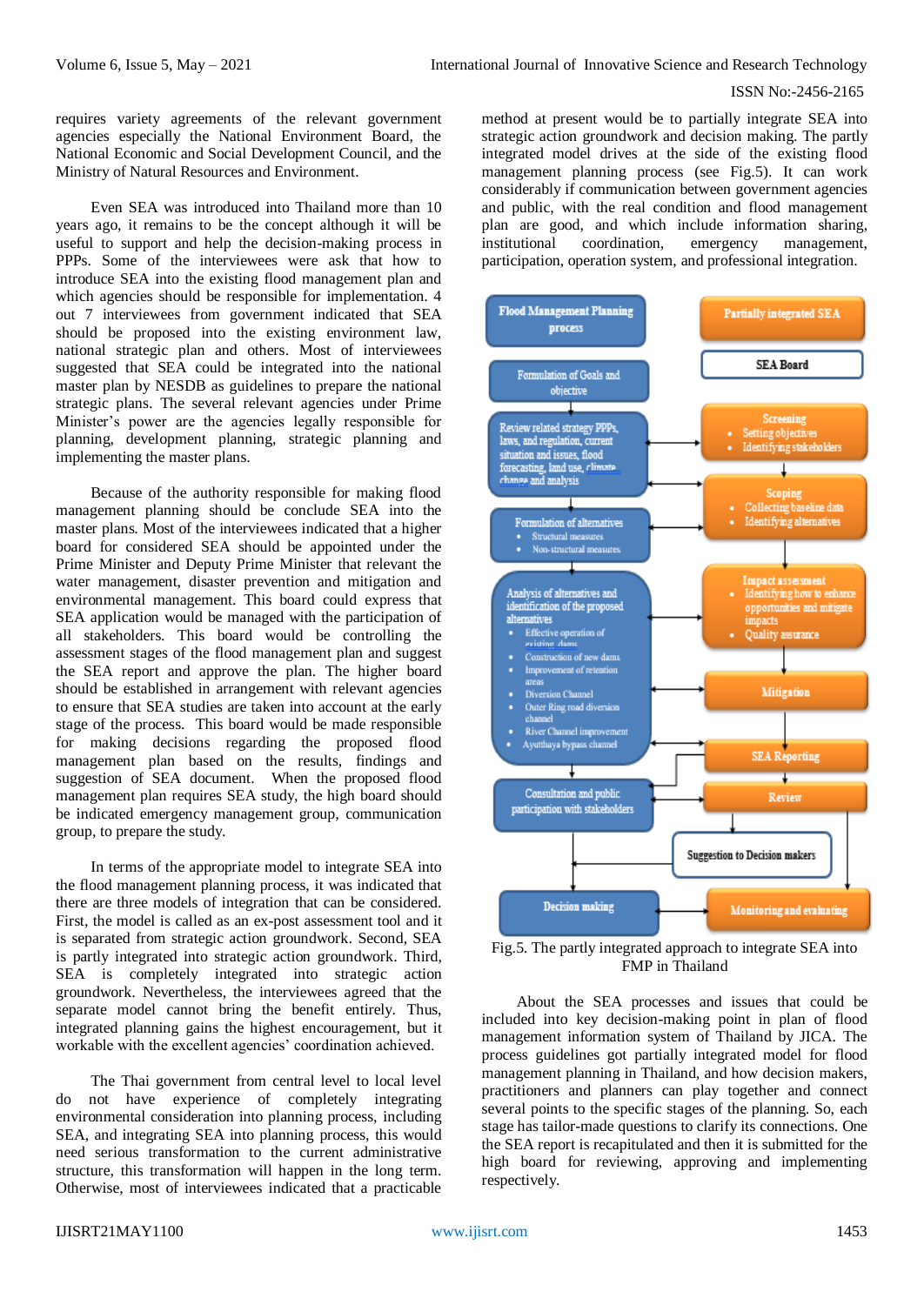## **IV. CONCLUSION AND DISCUSSION**

The reflection of environmental issues within the flood management planning process in Thailand is fragile and confront variety barrier in terms of cloudy mechanisms, measures, inadequate environmental studies and SEA practices including precedence for the environmental aspects, shortage of integration among the different agencies, different positions of the planning, and shortage of coordination among the environmental and planning authorities, stakeholder and public.

The best practices for development plan especially sustainable development plan, integration of the environmental issues at first stages of planning process and decision making process, improving the environmental quality of the country, increasing the public participation in the planning process and improving the efficiency of the decision making process were the main benefits and challenges of integrating SEA into the flood management planning. The deficiency of SEA legislation in the national environmental legal framework and national strategic plan of the country was assigned as the exceedingly important constraint followed by public participation, political uncertainty, short of capacity in SEA, less SEA practice and unable information.

The best way to introduce SEA into the flood management planning in the Thailand context will be integrating SEA in an appropriate legal framework and special legislation. As the results, this can mention that a legal requirements for SEA application can be readily formed to be applicable to several sectors and agencies, an explicit legal frameworks will be beneficial for SEA application practices in terms of providing at least regulatory context and enforcement of the law, a prescriptive form of procedures, and a legal basis will help to create basic SEA requirements and norms that can be implemented effectively.

As mentioned above, the development of a future legal institutional framework and enforcement of the legal for Thailand the authors using the findings and the results from this research, the international literature, case studies and their own experience and knowledge on the subject propose an institutional framework model. The model framework is suggested that a higher board for SEA should be established under the umbrella of the National Environmental Board (NEB), the National Resources and Environmental Policy and Planning, the National Resources and Environmental Policy and Planning Strategic Plan (2018-2038), the 12nd National Economic and Social Development Plan (2017-2021), the Environmental Quality Management Plan, Disaster Prevention and Mitigation Act of Thailand, B.E.2550, the National Strategy Committee (NSC) with the National Strategy (2018-2037) and the National strategy Act B.E.2560. The National Strategy (2018-2037), this is to ensure that the country achieved its vision of becoming "a development country with security, prosperity and sustainability in accordance with the Sufficiency Economy Philosophy", and the Royal Irrigation Department Strategic Plan (2561-2580 B.E.). These high board could guarantee that SEA process

would be conducted with the maximum benefit, especially when the disasters occurred. These board would be managing the review and assessment steps of the planning process and suggest or reject both the SEA report and the plan.

In conclusion, the author offers the suggestions to the responsible agencies and other involved stakeholders in order to make the integration of SEA into the flood management planning more successful. It is very crucial that environmental issues and flood management considerations be taken into account at the early stages of the different tiers of the flood management planning in Thailand. On the results, it is suggested that SEA is the best instrument for application and the new trend to promote this integration. Communication between government and public is the main aim in order to understand in the right meaning and implementing. Public participation stage is still important in the spatial planning process. Political certainty is one factor in forming policy practice. It is essential issue that this political will would be develop in Thailand to prioritize environmental issues and natural disasters to achieve a sustainable development, and better quality of human's life.

Therefore, it is proposed that SEA should be introduced into the legal framework in Thailand context that would make it obligatory. But in Thailand, the SEA remains voluntarily work, no regulation or law to enforce. Many government agencies should brainstorm together in order to establish the measures and regulations in the same way. Lack of coordination between the different government agencies, different levels is an apparent responsibility in Thailand. Thus, the coordination between the different agencies and all levels involved in the planning and policy making process and all sectors of relevant ministries should be improved upon. Capacity is an issue for SEA to be integrated into the flood management planning. Eventually, what is what Thailand need to promote, implement, support and enhance the SEA in the policies, plans and programs into the legal and institutional framework. The author proposes the following track of action:

- Spread out the environmental assessment research as a line of research of critical importance for the country's context.
- Define the goal and objectives to follow strategic approach to develop the best practice.
- Address a broad analysis and comprehensive plan including national strategic master plan if the Thailand's legal framework to propose the best practices that should be required.
- Trial the legal framework and establish the institutional responsibility with the SEA approach proposed to report the advantages, disadvantages and improve the restrictions that will rise in the future.
- Establish a new institutional arrangement to address and enhance the SEA in Thailand, but with the attribution to drive through information needed to perform as SEA study in all levels, to promote an effective public participation in the decision-making process and to enhance SEA at the early stage of planning process.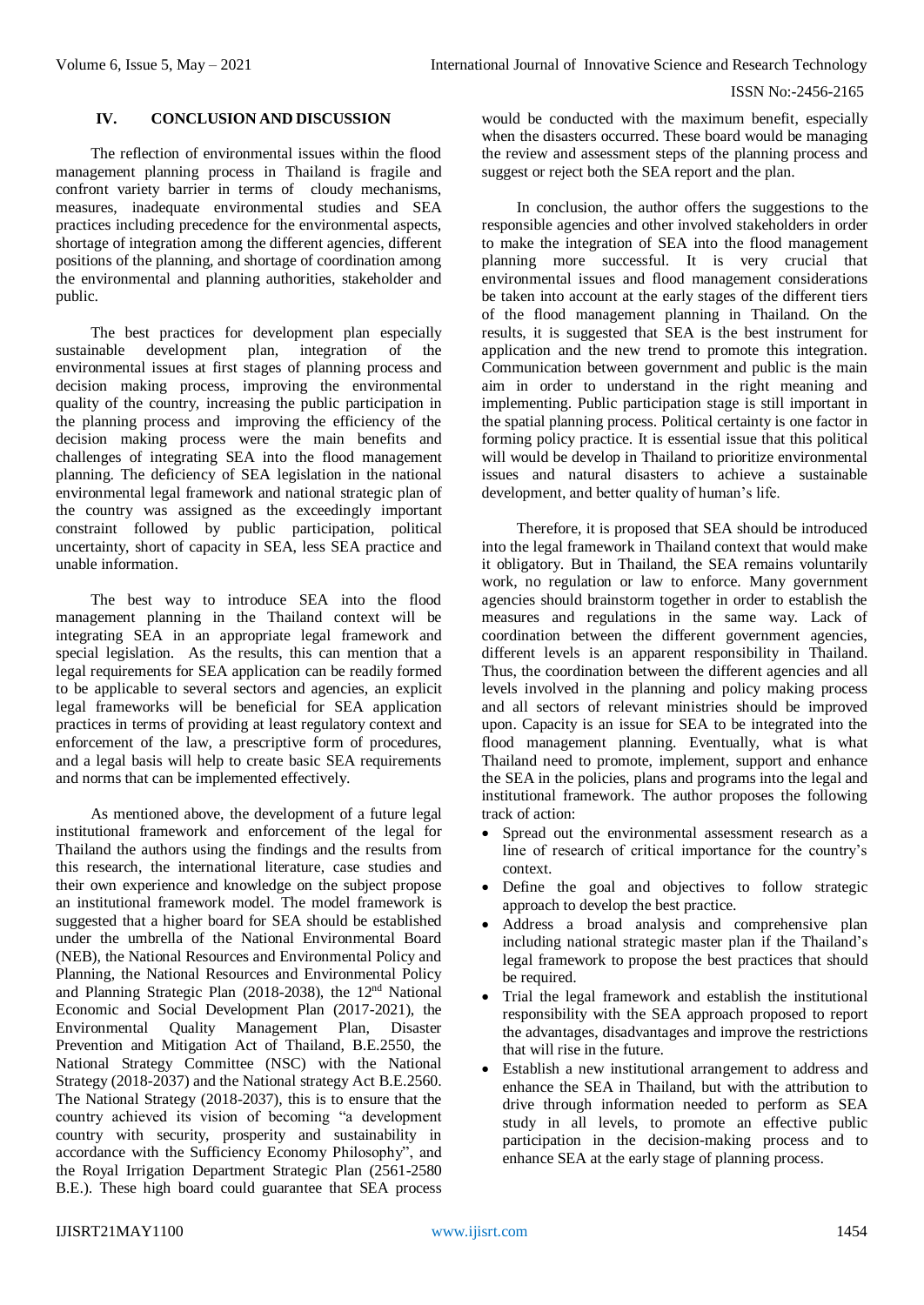#### **ACKNOWLEDGMENT**

The authors would like to thank the Urban Environmental Management Program, Department of Development and Sustainability, School of Environmental, Resource and Development, Asian Institute of Technology for supporting in terms of research facilities and time spent to complete this study, as well as government agencies (Department of Disaster Prevention and Mitigation, Royal Irrigation Department, Department of Water Resources, Thai Meteorological Department, and Ayutthaya City Municipality) for supporting relevant data.

#### **REFERENCES**

- [1]. N.Stern. The Economics of Climate Change: The Stern Review. Cambridge University Press, Cambridge and New York (2007), p.2007.
- [2]. IPCC. Climate Change 2007: Impacts, Adaptation and Vulnerability. Contribution of Working Group II to the Fourth Assessment Report of the Intergovernmental Panel on Climate Change. In M. L. Parry, O. F. Canziani, J. P. Palutikof, P. J. van der Linden, & C. E. Hanson (Eds.), Cambridge ,p. 976, 2007b.
- [3]. Hungspreug, S., Khao-uppatum, W., Thanopanuwat, S. Flood Management in Chao Phraya river basin. In: Proceedings of the International Conference on The Chao Phraya Delta: Historical Development, Dynamics and Challenges of Thailand's Rice Bowl, Bangkok, Thailand, December 12-15, 293-312, 2000.
- [4]. Poaponsakorn, N. The Thai 2011 Flood and Impact on Household Expenditures and Income. The 13<sup>th</sup> International Convention of the East Asian Economic Association held in Singapore on 19-20 October 2012, 2012.
- [5]. Tanwattana, P., Murayama, H. Community planning and the policy process for regional revitalization against disasters: Thailand's readiness and the Japanese experience, *J. Policy Sci*. 21 (2), 27–42, 2014.
- [6]. Roachanakanan, T. Floodways and Flood Prevention in Thailand: Reflections of the Great Flood in 2011, in: Proceedings of the World Flood Protection, Response, Recovery and Drawing up of Flood Risk Management Conference, Bangkok, Thailand, September 12–13, 2012.

〈http://www.dpt.go.th/csp/images/stories/pdf/disaster/Fl oodwaysPreventionThailand.pdf〉, (Accessed 5 August 2016).

- [7]. Koontanakulvong, S., and Chaowiwat, W. GCM data comparison and its application to water disaster adaptation measures in Thailand. Technical Report, Water Resources System Research Unit, Faculty of Engineering, Chulalongkorn University, Thailand, 2011.
- [8]. Chanjirawuttikun, N. Flood Disaster Management in Thailand: Summary and Issues. Policy Brief. Land Development Department, 2016 (in Thai) 〈http://prp.trf.or.th/trfpolicy-brief/〉 (Accessed 10 October 2016).
- [9]. Jukrkorn, N., Sachdev, H., and Panya, O. Communitybased flood risk management lessons learned from the 2011 flood in central Thailand, Flood Recovery Innov. Response IV 184, 75–86, 2014. http://dx.doi.org/10.2495/FRIAR140071.
- [10]. Ward, P.J., Pauw, W.P., and Buuren, A.V. Governance of flood risk management in a time of climate change: The cases of Jakarta and Rotterdam. Environmental Politics, 2013. DOI: 10.1080/09644016.2012.683155. (Accessed November 20, 2016)
- [11]. Meesuk, V., Vojinović, Z., & Mynett, A. E. Extracting inundation patterns from flood watermarks with remote sensing SfM technique to enhance urban flood simulation: The case of Ayutthaya, Thailand. Computers Environment and Urban Systems, 64, 239- 253, 2017.
- [12]. https://doi.org/10.1016/j.compenvurbsys.2017.03.004
- [13]. Naruchaikusol, S. Climate change and its impact in Thailand: A short overview on actual and potential impacts of the changing climate in Southeast Asia. *TransRe Fact Sheet No. 2*, 2016.
- [14]. Singkran, N. Flood risk management in Thailand: Shifting from a passive to a progressive paradigm. *International Journal of Disaster Risk Reduction*, 25, 92-100, 2017.
- [15]. Heragazy, I.R. Integrating strategic environmental assessment into spatial planning in Egypt. *Environmental Development*, 15, 131-144, 2015.
- [16]. Sadler, B., Verheem, R., Strategic Environmental Assessment : Status, Challenges and Future Directions. Ministry of Housing, Spatial Planning and the Environment, The Hague, The Netherlands, 1996.
- [17]. Ahmed, K., Mercier, J.R., Verheem, R., Strategic Environmental Assessment -Concept and Practice. Environment Strategy Notes, Worldbank, 1-6, 2005.
- [18]. Thérivel, R., Partidario,M. The future of SEA. In perspectives on Strategic Environmental Assessment, Partidario, M. and Clark, R. (Eds), Boca Raton: CRC Press, 271-280, 2000.
- [19]. Komori, D., Nakamura, S., Kiguchi, M. Nishijima, A., Yamazaki, D., Suzuki, S., Kawasaki, A., Oki, K., and Oki, T. Characteristics of the 2011 Chao Phraya River flood and Central Thailand. *Hydrol Res Lett*, 6, 41-6, 2012.
- [20]. TMD. Rainfall data, 2013. Retrieved from [http://hydromet.tmd.go.th/Reports/report](http://hydromet.tmd.go.th/Reports/report-rf-year.aspx)-rf-year.aspx
- [21]. Brown, A., & Therivel, R. (2000). Principles to guide the development of Strategic Environmental Assessment methodology. Impact Assess. Project Apprais, 18, 183-189. https://doi.org/10.3152/147154600781767385
- [22]. Stinchcombe, K., Gibson, R., Strategic Environmental Assessment as a means of pursuing sustainability: ten advantages and ten challenges. J.Environ. Assess. Policy 3, 343-372, 2001.
- [23]. Fischer, T., Seaton , K. Strategic environmental assessment: effective planning instrument or lost concept. Plann. Pract.Res.17.31-44, 2002.